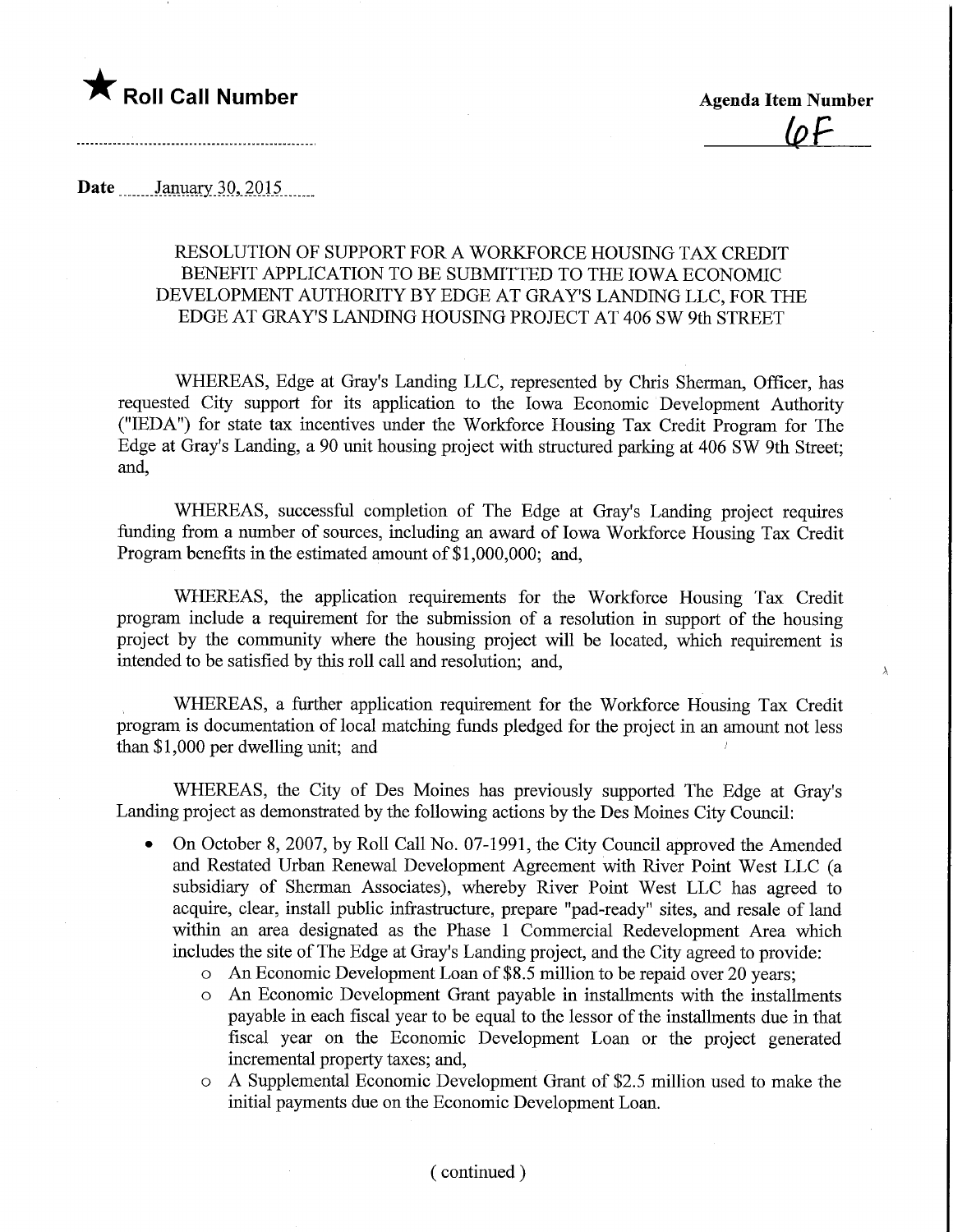

## **Date** January 30, 2015

• On August 25, 2014, by Roll Call No. 14-1327, the City Council recommended to the IEDA that it approve the application for CDBG-DR Round VI funding for The Edge at Gray's Landing project, and designated the project as being one of the City's top two priorities for such funding. The application was submitted by Sherman Associates which subsequently established Edge at Gray's Landing LLC as the development entity for this project.

WHEREAS, The Edge at Gray's Landing project is located within the City-wide Urban Revitalization Area and provided that the project is completed as planned, the taxable value added to the property by the completion of the project will qualify for a temporary exemption from property taxes (a/k/a tax abatement) under the 10-year 100% abatement schedule, providing financial assistance of approximately \$1,204,526 based upon the estimated annual abated property taxes of \$120,452.

NOW THEREFORE, BE IT RESOLVED, by the City Council of the City of Des Moines, Iowa, as follows:

- 1. The City Council of the City of Des Moines does hereby express its strong support for the application by Edge at Gray's Landing LLC, to the IEDA in February 2015, seeking an award of Workforce Housing Tax Credit Program benefits in the amount of \$1,000,000.
- 2. The Mayor and the City Manager are hereby authorized and directed to sign any forms required by the Administrative Rules of the IEDA to evidence the City's support for the application by Edge at Gray's Landing LLC, as described above, upon approval of the same by the City Legal Department.
- 3. The Office of Economic Development is directed to transmit a copy of this resolution and roll call to Edge at Gray's Landing LLC, for submittal to the IEDA, and to conduct project compliance monitoring.
- 4. In the event that any of the project characteristics mentioned above should change prior to final award of tax credit benefits to Edge at Gray's Landing LLC, then:
	- a) The City Manager or the City Manager's designee is authorized and directed to execute the applicable consent to any unsubstantial change upon receipt of a recommendation in support of such consent from the Community Development Director.
	- b) Any substantial change shall be subject to approval by the City Council after report and recommendation by the City Manager.